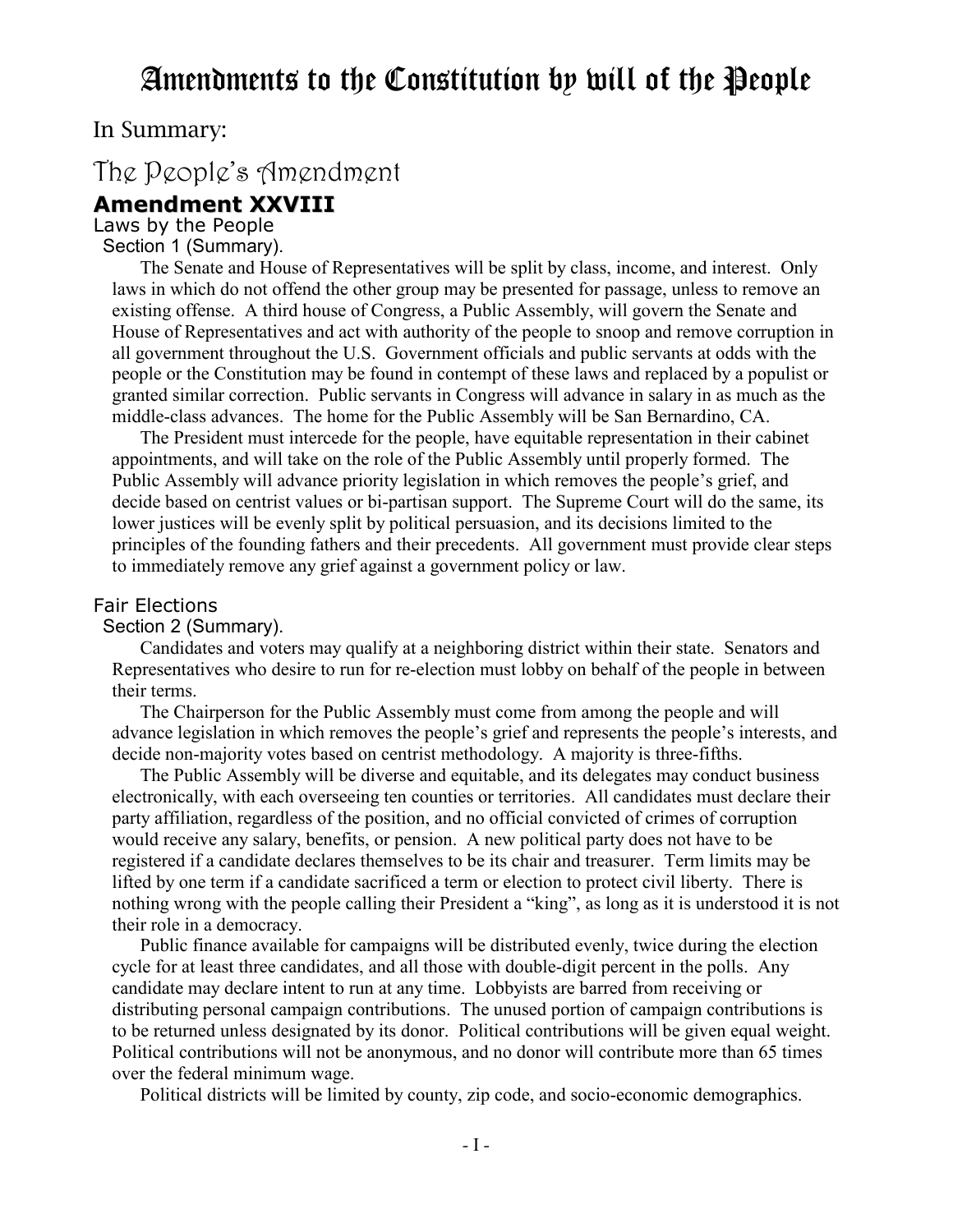# Amendments to the Constitution by will of the People

#### New Legislation

Section 3 (Summary).

 Legislation and confirmation hearings by Congress will not take longer than forty-five days and be available electronically for public viewing for two weeks before becoming law. Any legislation certified by the Public Assembly Chair to be fair, may be signed into law. Every legislation cannot become law or continue as a law if it goes against what the Constitution stands for, until that part is taken out or is changed to reflect these higher laws. Legislation and existing laws may be stopped for forty-five days to allow public scrutiny, and the Public Assembly gets to decide whether to scratch the law or repair it.

 Legislation proposed by the Public Assembly must be approved by public majority of a house of Congress, the President, or a Convention, or can be made law by a ballot proposition if it contains dubious intent or speculative protections for the people. The people have a right to make additions through Presidential line items for public outrage.

 Spending Bills that are not reviewed by multiple chambers of Congress or the Public Assembly, subject to Congressional Hearings or Committee authorization, proportionately awarded, or serving the nation as a whole, are rendered illegal. Secret attachments, earmarks and riders are abolished. No law may be released for publication after 11:30 a.m. on a Friday or before a holiday, nor may Congress or the President cover up any of their actions.

 Congressional pay shall be withheld until the federal budget is balanced, except during a national disaster. All government agencies, branches, commissions and committees will be audited and scrutinized at random. Gifts received by civil servants must be stored and catalogued, returned, or banned. Acts that line the pockets of a public servant at taxpayer's expense is owed to the taxpayer. Any fraud will result in lowering pay and pension. Living expenses for wealthy retired elected officials will expire.

#### Model Conventions

#### Section 4 (Summary).

The people have a right to hold grassroots assemblies and to form Conventions to receive correction for threats to justice or attacks on civil liberties, and to stand against corruption of government, to block ridiculous and unthinkable legislation. That organization does not have to register for a fee, but must report all cash contributions and their sources publicly. Any proposition or amendment that comes from the result of a petition by the people will be made law, but its content and terminology may be challenged. Constitutional Conventions must have the consent of one third of one percent of the population they represent in at least ten percent of the counties of the states where it has qualified for approval. Amendments require three-fifths majority to qualify, and its voting can be in a house of a Legislature, several states, convention, ballot, or poll, plus a majority vote of a branch of government.

#### Ratification

#### Section 5 (Summary).

These Amendments are an extension of existing rights of the people to receive correction. The higher laws contained within them modifies and supercedes all laws and has taken effect. These rights are lawful and have existed prior to enforcement.

#### Civic Duty

#### Section 6 (Summary).

The people have a right to demand fairness of economic and political opportunity, and to request